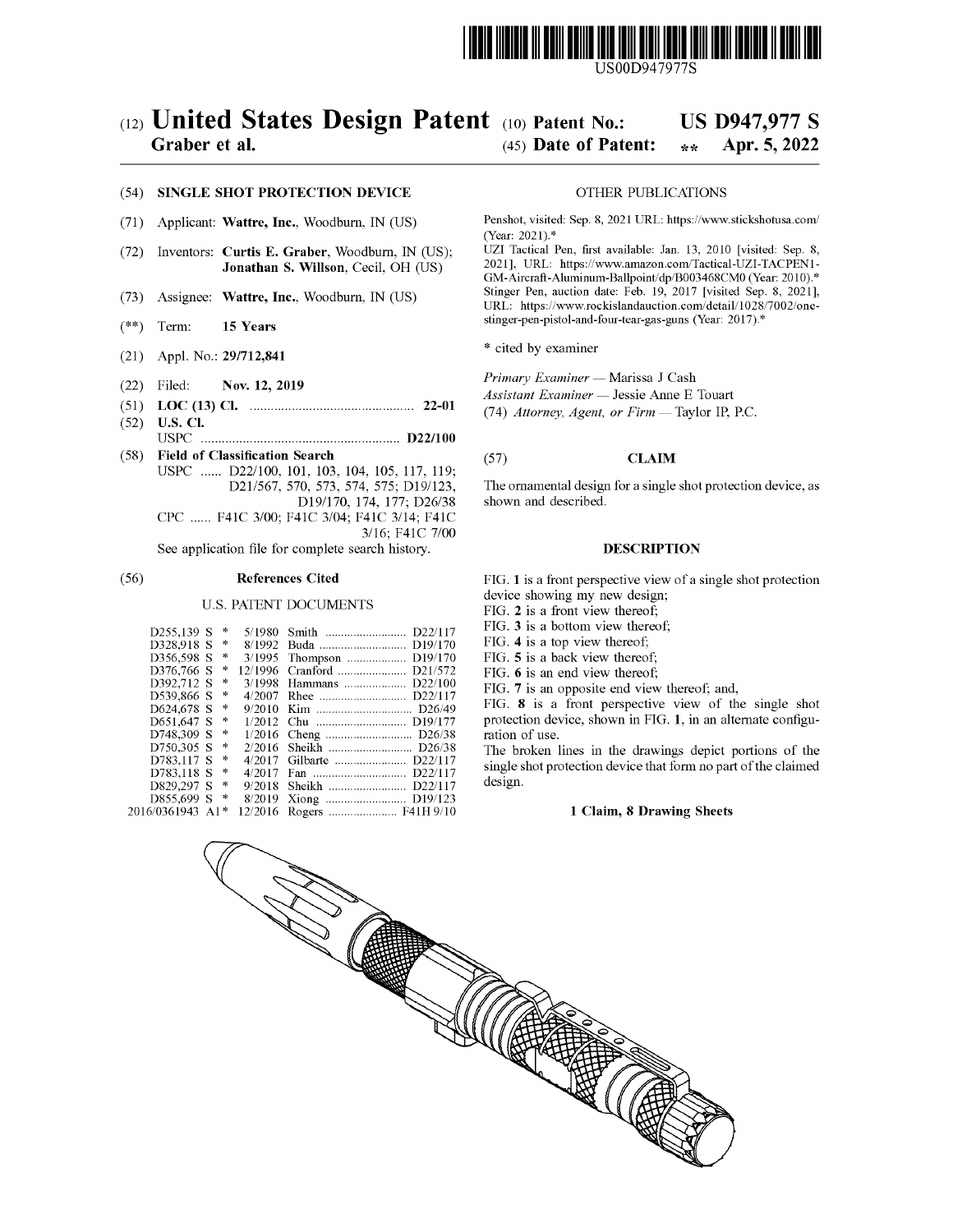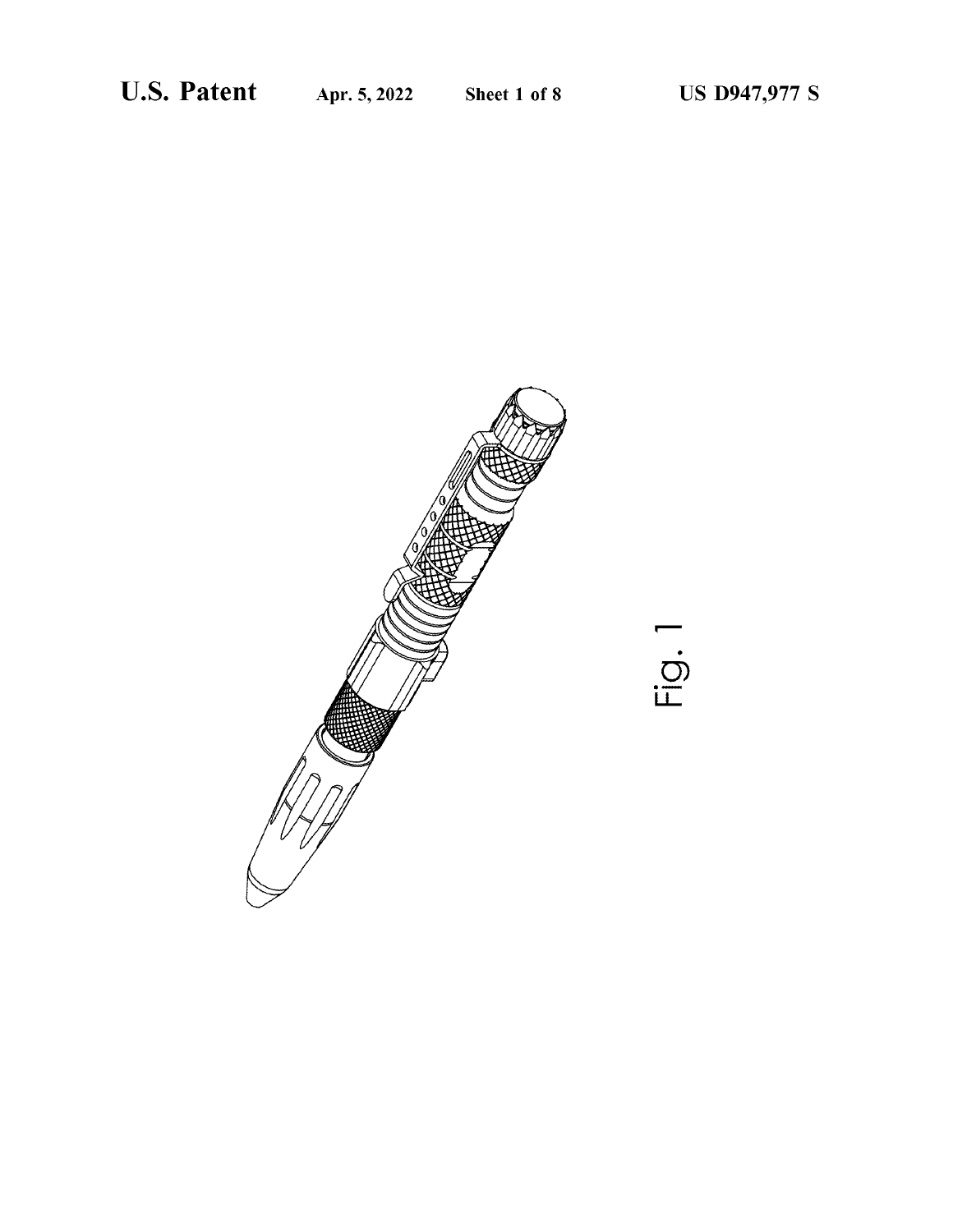

Fig. 2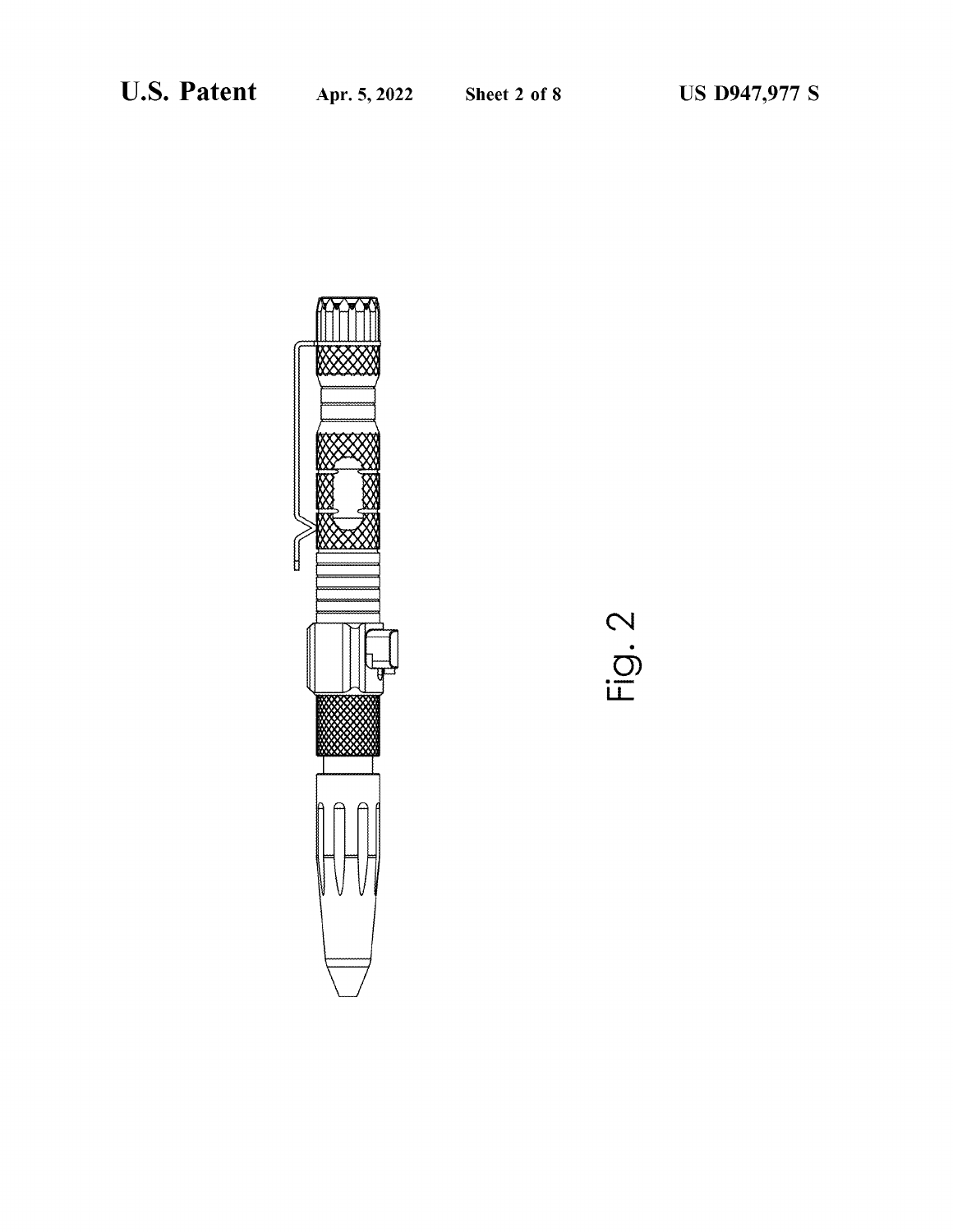

Fig. 3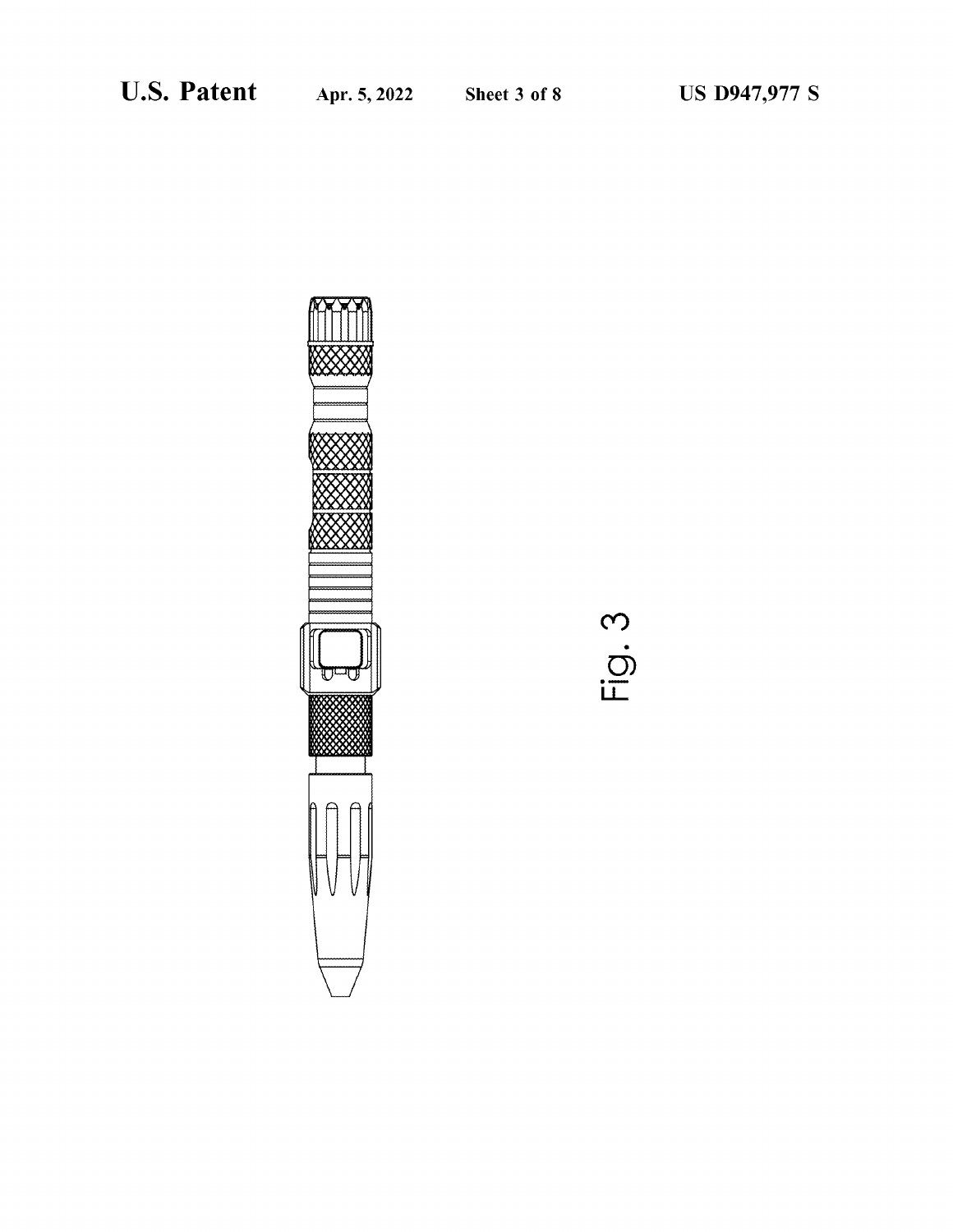

4  $\frac{1}{10}$ .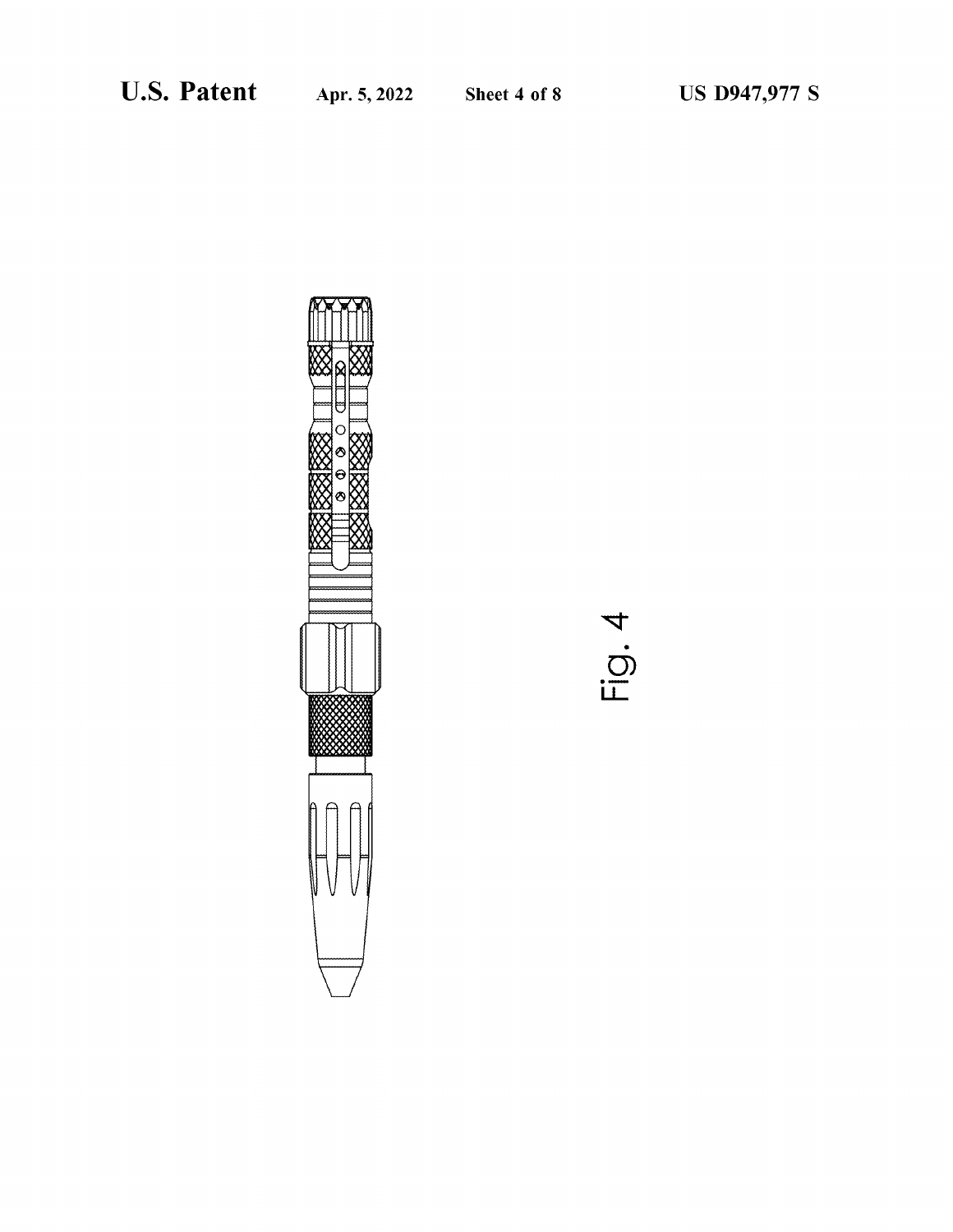

5 .Fig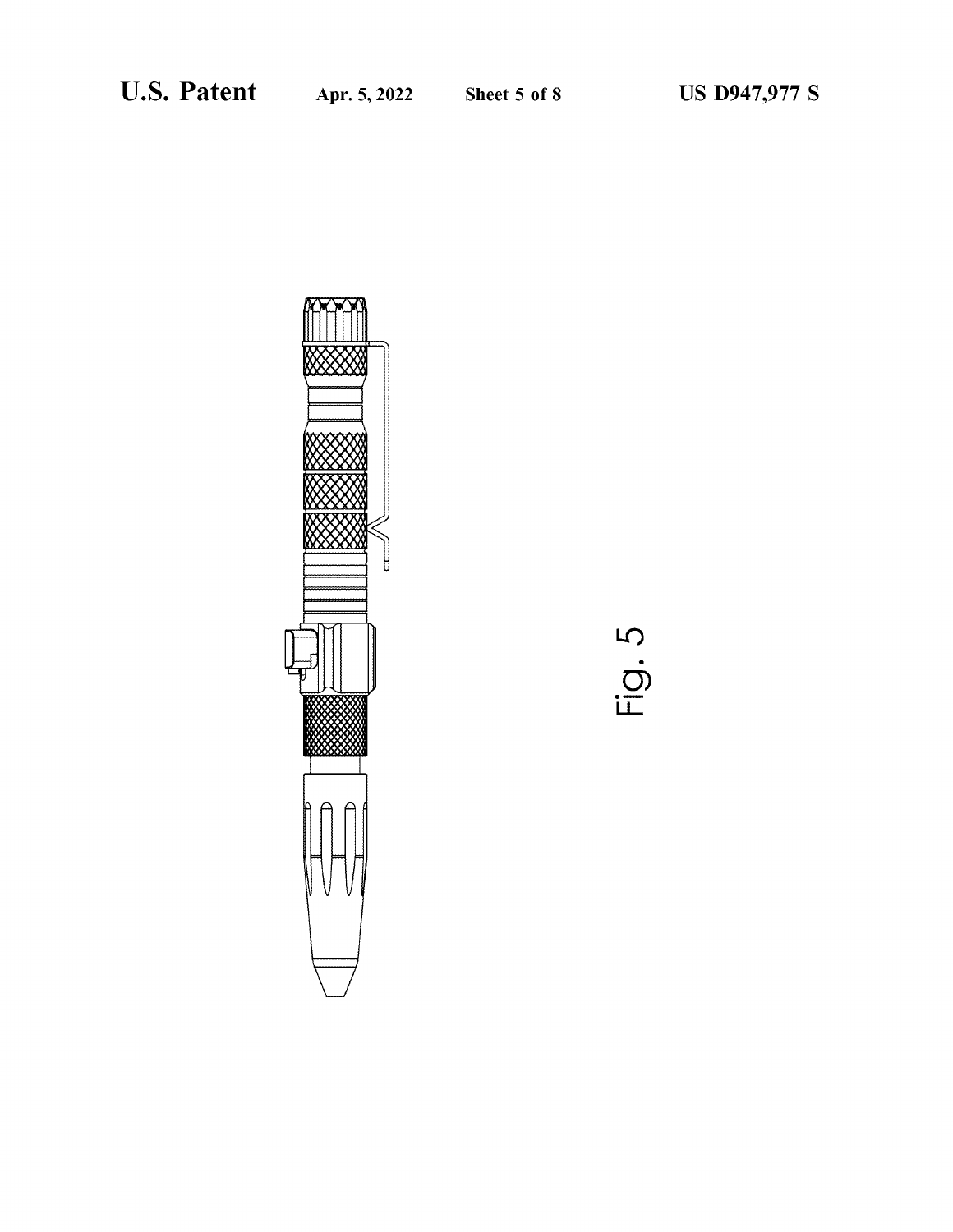

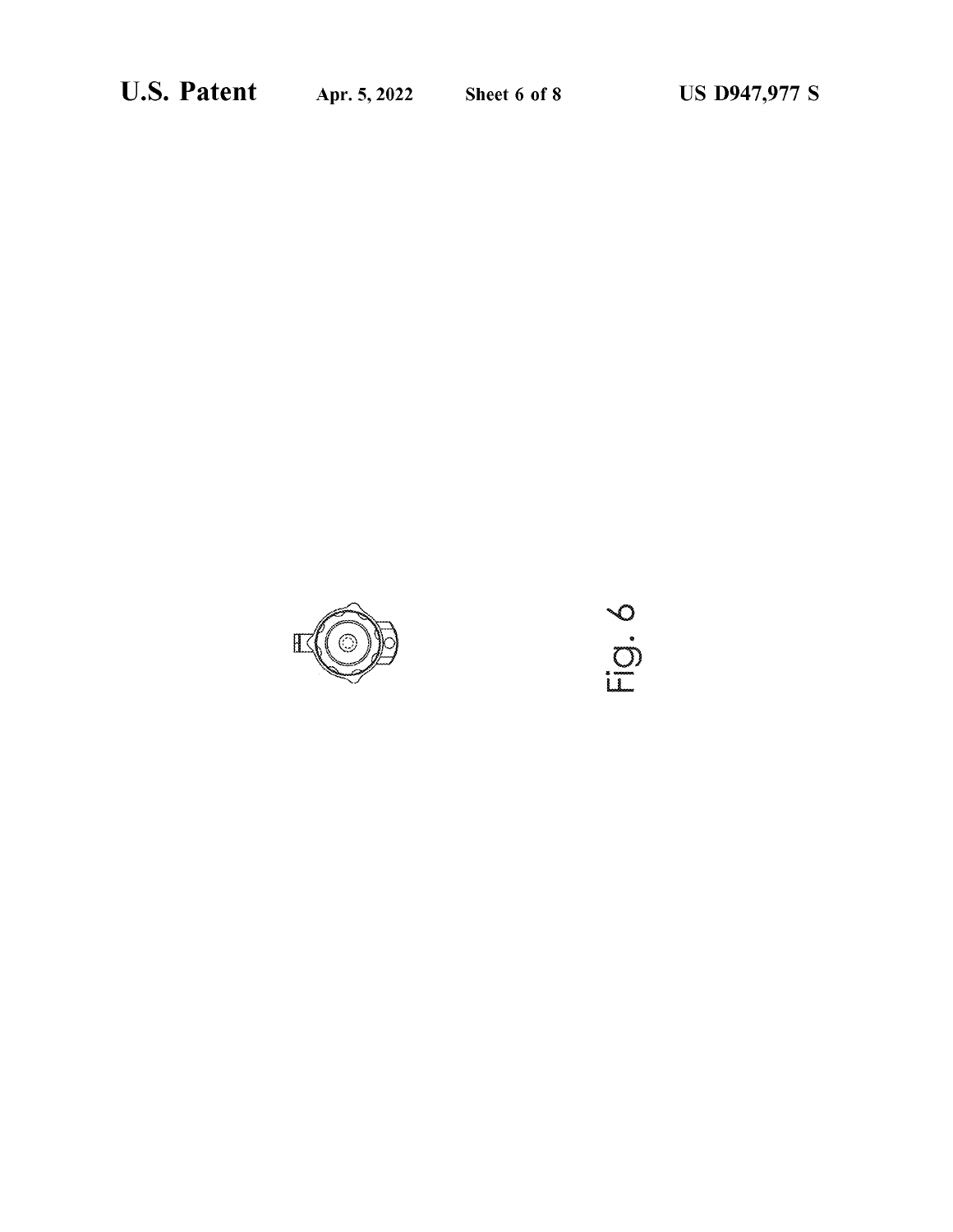